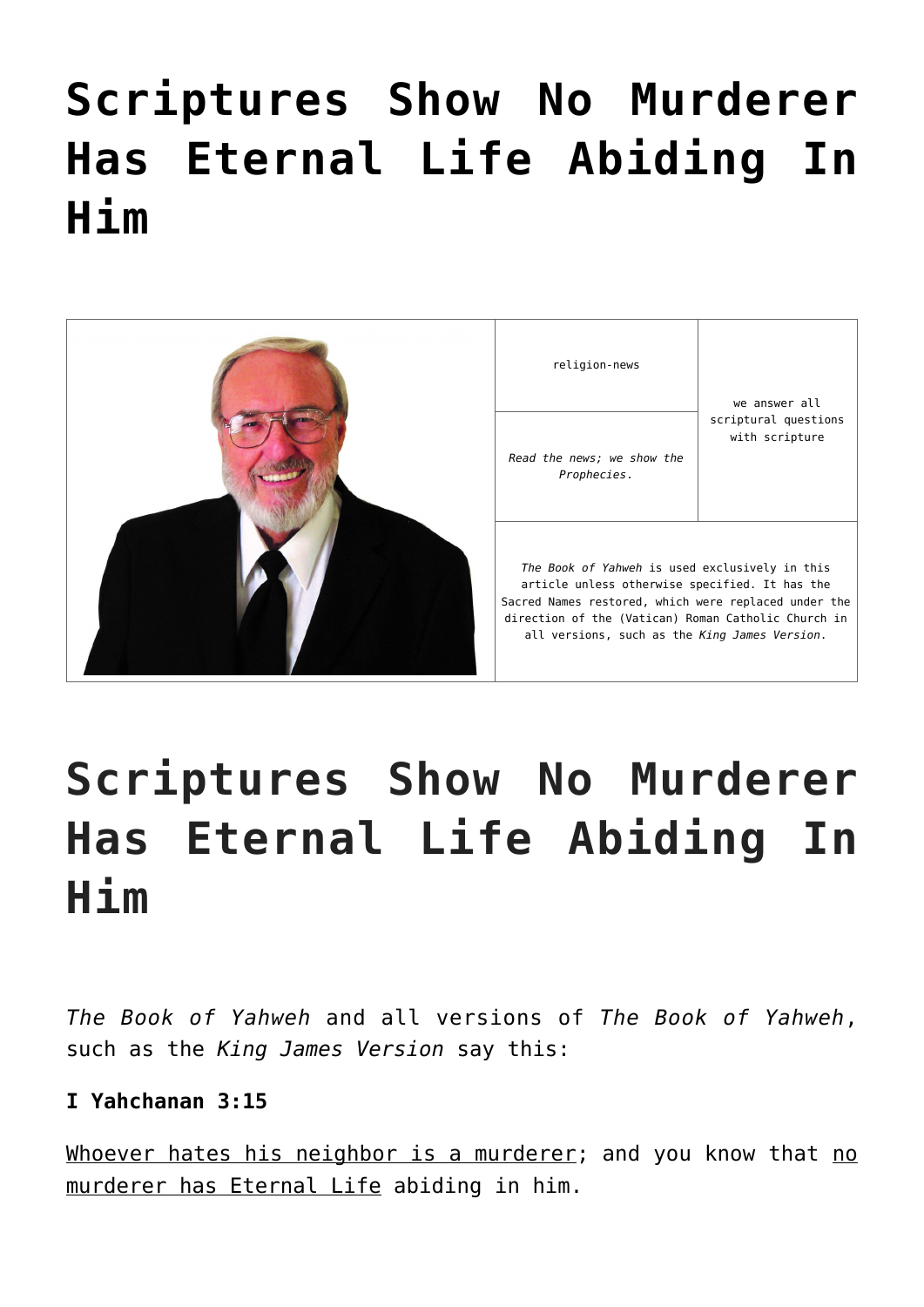The one and only Savior, Yahshua Messiah, said, when asked the question of "What Righteous thing must I do so that I can have Eternal Life". Read this:

#### **Mattithyah 19:16**

And behold, one came to Him, and said; Teacher, what Righteous thing can I do, so that I can have Eternal Life?

If you ask that question of the Savior today, you would get the same answer, because the Sacred Scriptures were written for this generation, for Yahweh's Work of this generation.

The Tree of Life was refused in the beginning. They cut themselves off from the Tree of Life, because they chose to practice sin. Sin cuts anyone off from Yahweh. Now notice what brings death to Yahweh's creation.

#### **Isayah 59:1-2**

1 Behold, Yahweh's Hand is not shortened, that it cannot save; nor His Ear heavy, that it cannot hear.

2 But your *own* iniquities have separated you from your Father; and your *own* sins have *caused Him* to hide *His* face from you, so He will not listen.

#### **Mattithyah 19:16-17**

16 And behold, one came to Him, and said; Teacher, what Righteous thing can I do, so that I can have Eternal Life?

17 But He said to him: Why do you question Me about Righteousness? There is only One Who is the Standard of Perfection, and He is Yahweh; so if you would enter into Life,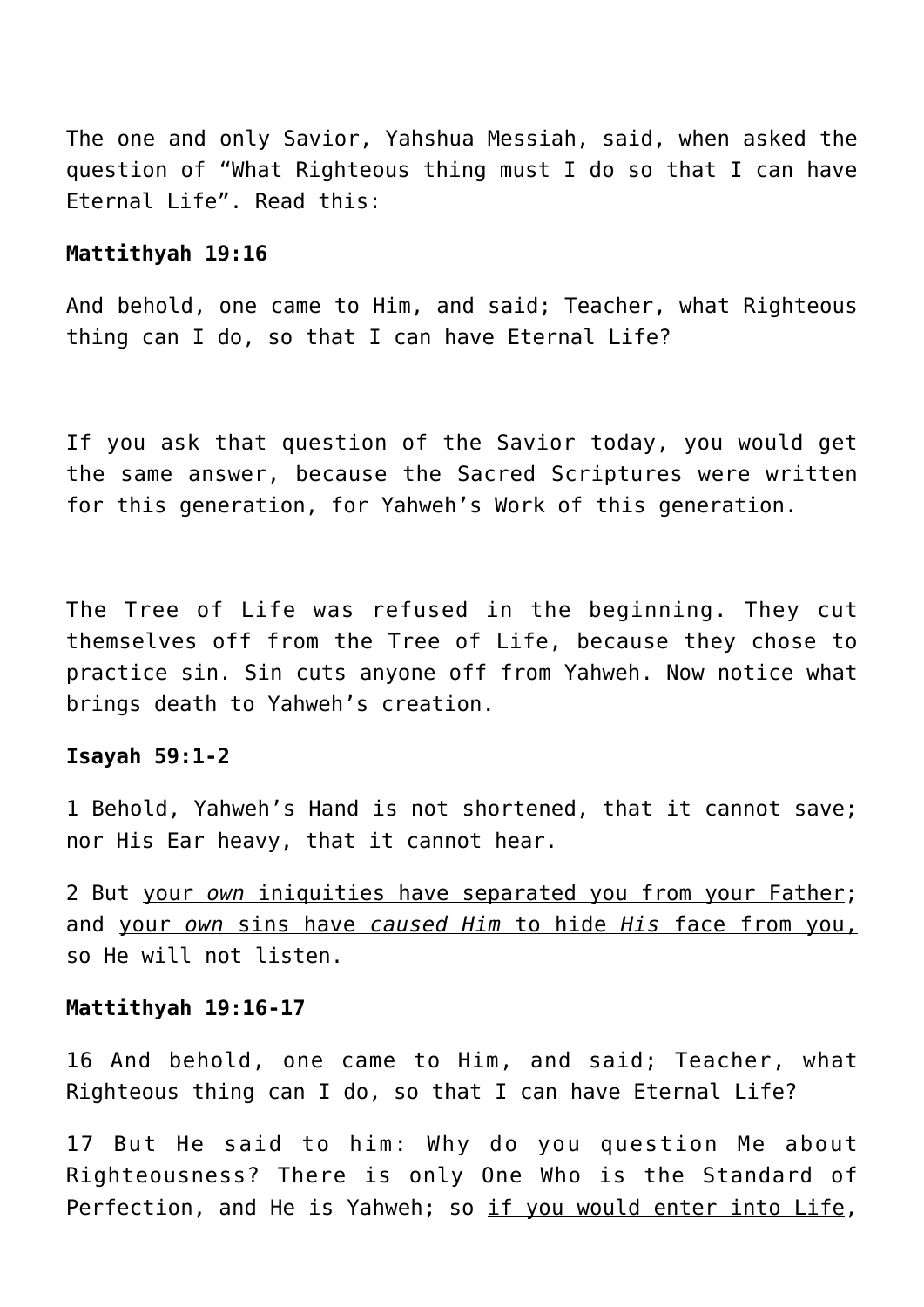keep the Laws of Yahweh.

That answer in **verse 17** remains written forever in the forever *Book of Yahweh*.

#### **Mattithyah 19: 18**

He then asked *Yahshua;* Which *ones?* Yahshua said: You shall not murder. You shall not commit adultery. You shall not steal. You shall not bear false testimony.

# **In the Beginning**

# **The Same Answer is Shown**

#### **Genesis 2:9, 16-17**

9 And out of the ground Yahweh made every tree grow that is pleasant to the sight, and desirable for food. The Tree of Life *was* in the midst of the garden, and the tree of the knowledge of Righteousness and evil.

16 And Yahweh commanded the man, saying: Of every tree of the garden you can freely eat;

17 But of the tree of the knowledge of Righteousness and evil you must not eat, for starting with the day you eat of it, dying you will die.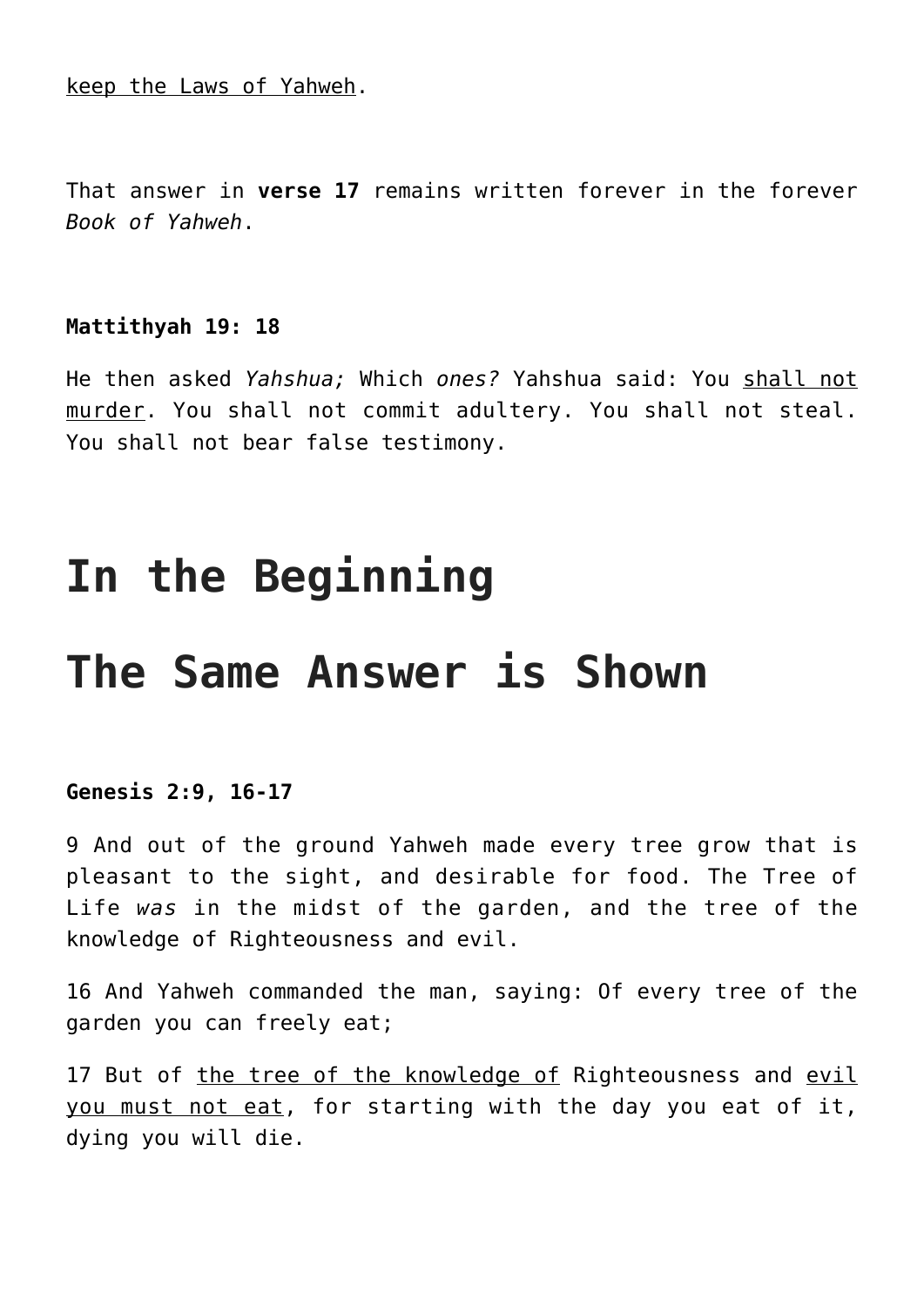**Verse 16:** Notice Yahweh commanded them, "Do not eat of the evil."

Now see:

#### **Genesis 3:1-5**

1 Now the serpent was more subtle *and* crafty than any beast of the field which Yahweh had made. And she said to the woman; Has Yahweh indeed said: You shall not eat of every tree of the garden?

2 And the woman said to the serpent; We can eat the fruit of the trees of the garden;

3 But of the fruit of the tree which *is* in the midst of the garden, Yahweh has said: You shall not eat it, nor shall you touch it, or you will die.

4 And the serpent said to the woman; You will not surely die.

5 For He knows that in the day you eat of it, your eyes will be opened, and you will be as Gods (elohim), knowing Righteousness and evil.

They partook of the evil.

Now see:

#### **Genesis 3:22**

Then Yahweh said: Behold, the man has become like one *who has* begun to know Righteousness and evil. And now, he must not be allowed to put out his hand and also take of the Tree of Life, and eat, and live forever.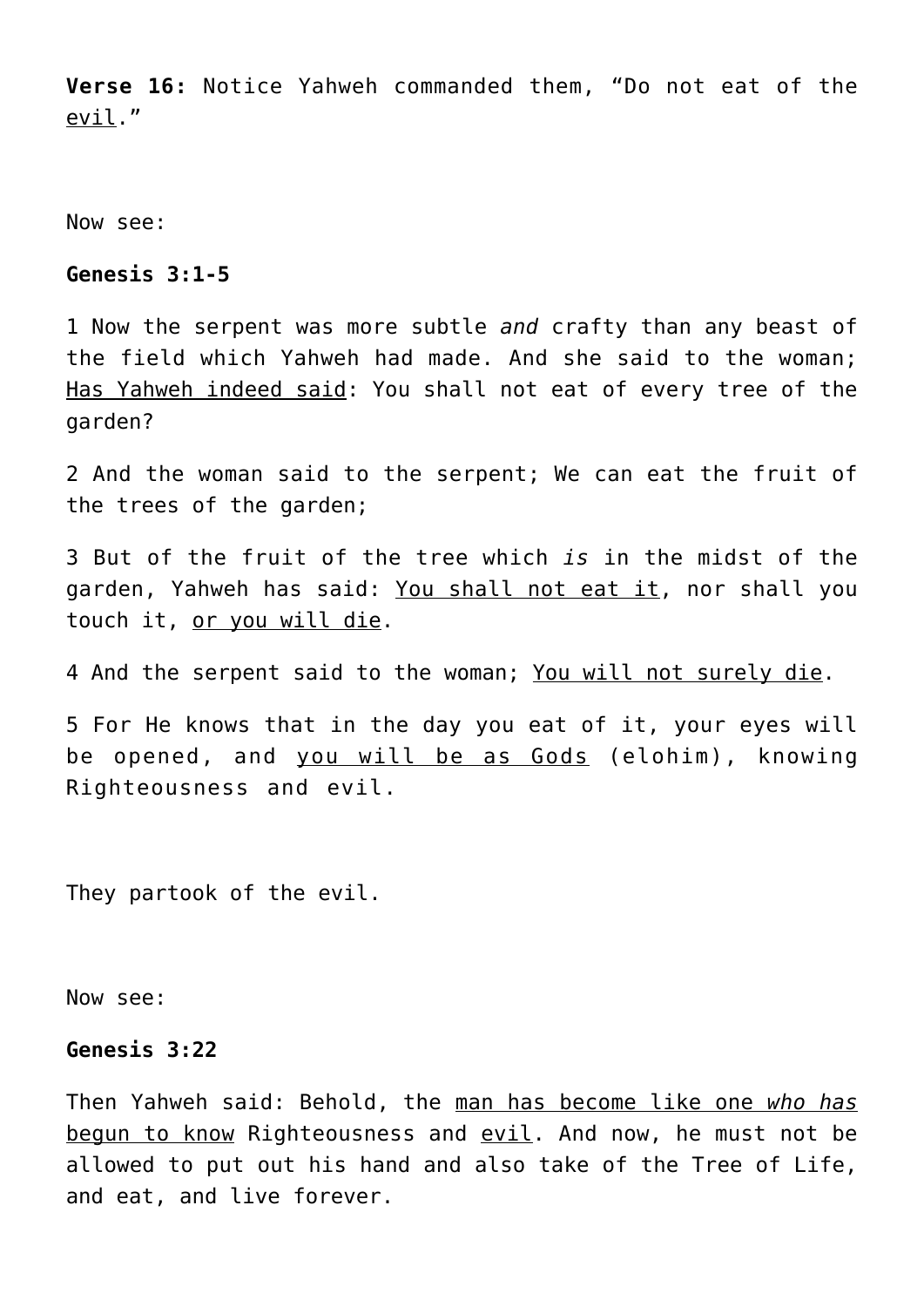Evil?

Evil is all sin and deception.

Sin is:

#### **I Yahchanan 3:4, 7-8, 10**

4 Whoever commits sin, transgresses also the Laws; for sin is the transgression of the Laws.

7 Little children, let no man deceive you; he who practices Righteousness is Righteous, just as He is Righteous.

8 He who practices sin is of the devil, for the devil has sinned from the beginning. For this purpose the Son of Yahweh was manifested; that He might destroy the works of the devil.

10 In this the Children of Yahweh and the children of the devil are manifest. Whoever does not practice Righteousness is not of Yahweh, and he does not love his neighbor!

*The Book of Yahweh* is a Covenant between Yahweh the Creator, and mankind, His creation. It is a written contract that we can trust and live by.

Deception?

# **Revelation 12:9**

And the great dragon was cast out, that old serpent, called the devil, and Satan, who deceives the whole world. She was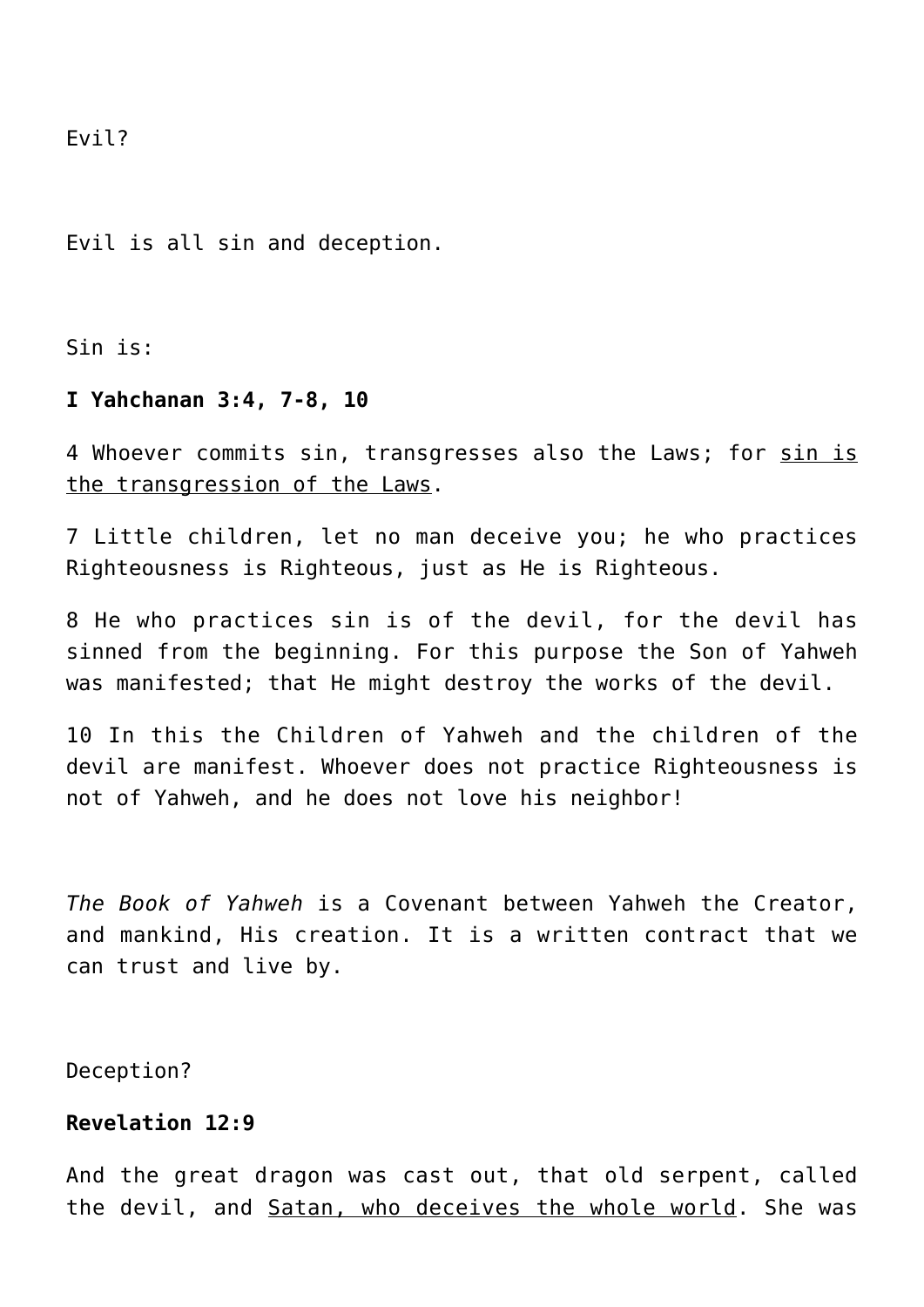cast out into the earth, and her angels were cast out with her.

Deception is leading people to believe they have Eternal Life without practicing the Laws of Righteousness. Notice, this is shown to be a lie, whether it's told by Satan or a preacher.

# **Genesis 3:1-5**

1 Now the serpent was more subtle *and* crafty than any beast of the field which Yahweh had made. And she said to the woman; Has Yahweh indeed said: You shall not eat of every tree of the garden?

2 And the woman said to the serpent; We can eat the fruit of the trees of the garden;

3 But of the fruit of the tree which *is* in the midst of the garden, Yahweh has said: You shall not eat it, nor shall you touch it, or you will die.

4 And the serpent said to the woman; You will not surely die.

5 For He knows that in the day you eat of it, your eyes will be opened, and you will be as Gods (elohim), knowing Righteousness and evil.

Now read what the Savior said about that lie told to Eve by Satan.

#### **Yahchanan 8:44-47**

44 You are of your teacher *who is* Satan *the devil*, and whatever she who is your teacher desires, you will do. She was a murderer from the beginning, and remained not in the Truth, because there is no Truth in her. Therefore, *when* you speak your falsehoods, you speak her words, because she is a liar,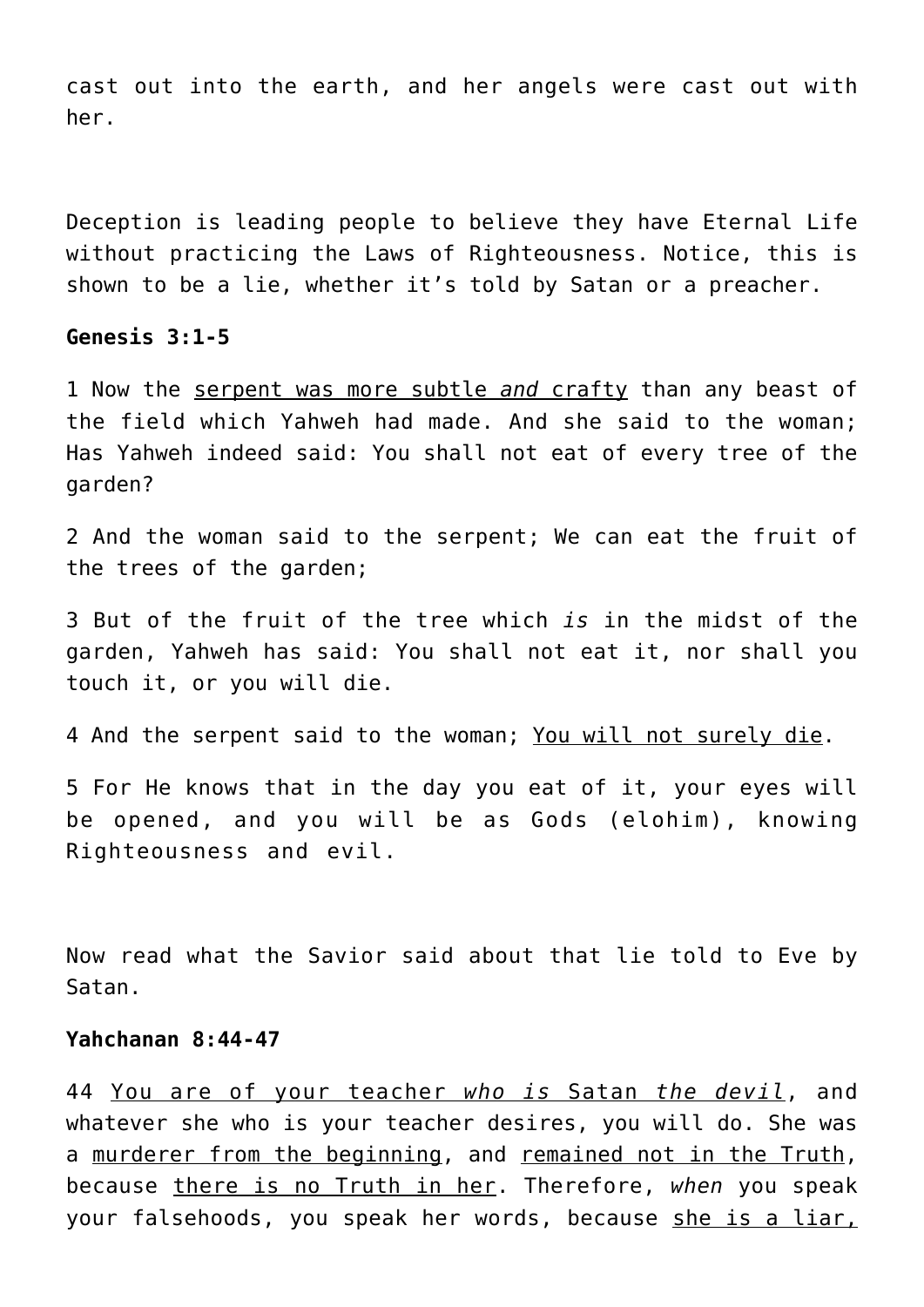and the teacher of *all* lies!

45 Yet, because I tell you the Truth, you do not believe Me.

46 Which of you convicts Me of sin? So if I speak the Truth, why do you not believe Me?

47 He who is of Yahweh, hears Yahweh's Words; *the Laws and the Prophets.* Now you do not hear, because you are not of Yahweh.

Understand what Yahshua Messiah showed in this written Covenant. Satan was lying when she said, "you won't die if you disobey Yahweh's Instruction".

The Disciples of Yahshua taught the same as Yahshua. Read this:

#### **I Yahchanan 2:4**

He who says: I know Him, but does not keep His Laws, is a liar, and the Truth is not in him.

There are 4,200 religions in this generation and all of them reject Yahweh's Laws of Righteousness, even the Ten Commandments, except one—The House of Yahweh.

Read:

#### **I Yahchanan 3:15**

Whoever hates his neighbor is a murderer; and you know that no murderer has Eternal Life abiding in him.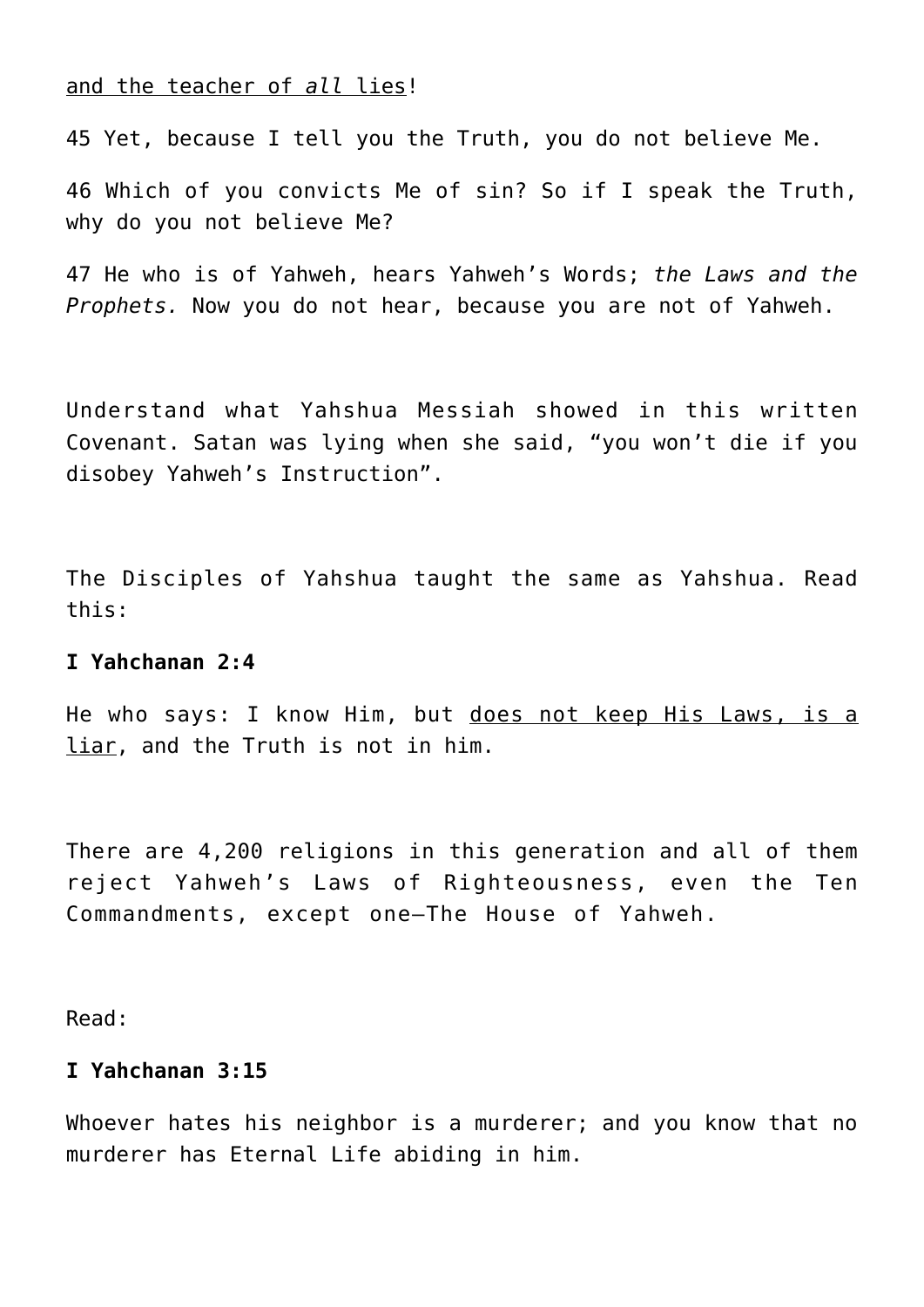The Savior, Yahshua Messiah, said in this generation the religions will be teaching iniquity.

#### **Mattithyah 24:11-12**

11 And many false religions will be aroused, and will deceive the many.

12 And because iniquity will abound, the love of the many will grow cold.

In **verse 12** notice, practicing iniquity/sin destroys love between people.

Iniquity is doing away with Yahweh's Laws of Righteousness. This is the same message Satan and her evil Gods taught in the beginning. Yahshua said, in this generation, the above (**Mattithyah 24:11-12**) would cause the worst time of trouble. Read His Words in:

#### **Mattithyah 24:21-22**

21 For then will be Great Tribulation, such as has not come to pass since the beginning of the world to this time—no, nor ever will be.

22 And unless those days were shortened, there would no flesh be saved; but for the Elect's sake, those days will be shortened.

More money is spent on weapons in this generation than on food, clothing and shelter.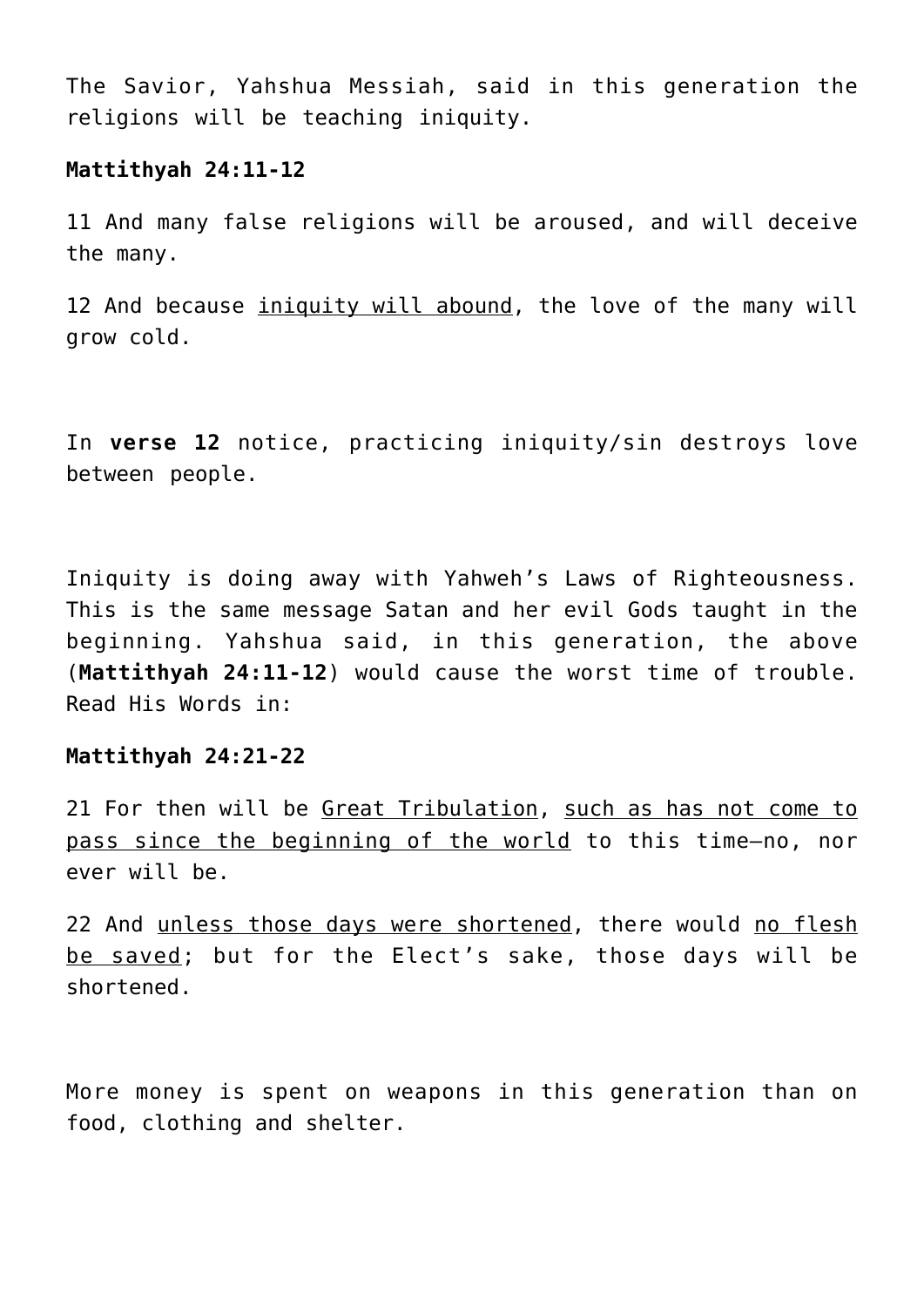Yahshua said their hatred would cause them to build bombs that would darken the sun in this generation.

#### **Mattithyah 24:29, 33-34**

29 Immediately, *but* after the *Great* Tribulation of those days will the sun be darkened, and the moon will not give her light, and the stars will fall from heaven, and the powers of the heavens will be shaken.

33 In the same way, when you see all these things, know that *His coming and The End of the Ages* are near, at the very door.

34 Truly I say to you: That generation will not pass *away,* until all these things are fulfilled.

Cain was angry, and he killed Abel. Why? Because Cain practiced sin and iniquity.

Read this:

# **I Yahchanan 3:12**

Not as Cain, *who* was of that evil one, and murdered his brother. And why did he murder his brother? Because his works were evil, and his brother's *were* Righteous.

All religions are going the way of Cain. They're following the Vatican, which teaches that they did away with Yahweh's Sabbath. They now lead the world in God worship.

Your Bible said there has been continual war ever since Cain killed Abel. Read this: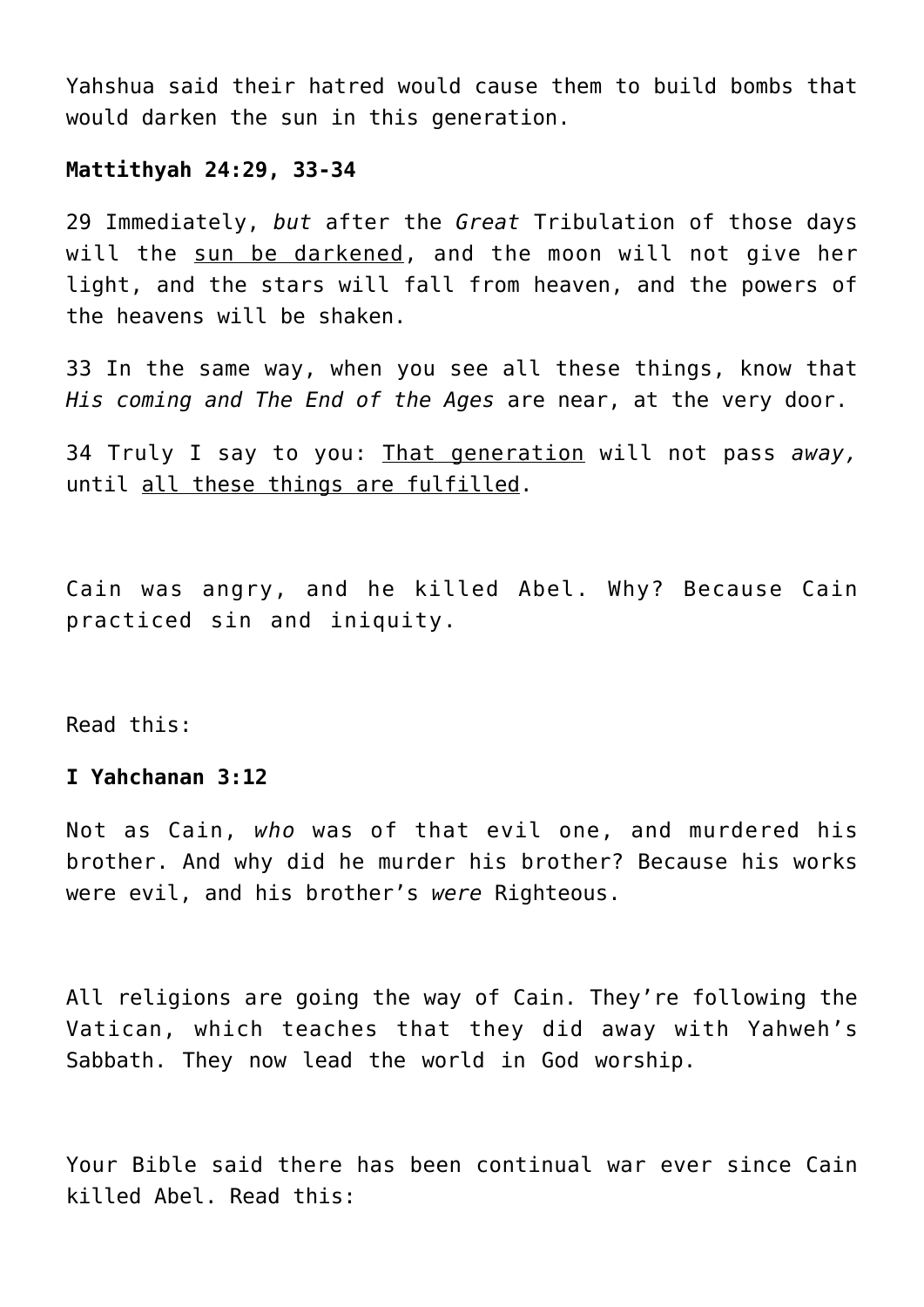#### **Genesis 4:6-8, 14**

6 So Yahweh said to Cain: Why are you angry? Why are you downcast?

7 If you do Righteousness, will you not be acceptable? And if you do not do Righteousness, sin *is* crouching at your door. The desire to sin is with you, but you must overcome it!

8 Now Cain talked with Abel his brother; and it came to pass, when they were spread abroad, that Cain rose against Abel his brother and killed him.

14 Surely You have driven me out this day from the face of the ground; I shall not be seen by Your Face. I shall be a fugitive and a vagabond on the earth, for there shall be continual war, vengeance, and retaliation.

That took place in the beginning when mankind rejected Yahweh's Righteousness—the Tree of Life.

In this generation Yahweh says:

#### **Revelation 11:18**

And the nations were angry...

Cain was angry.

#### **Genesis 4:6**

So Yahweh said to Cain: Why are you angry? Why are you downcast?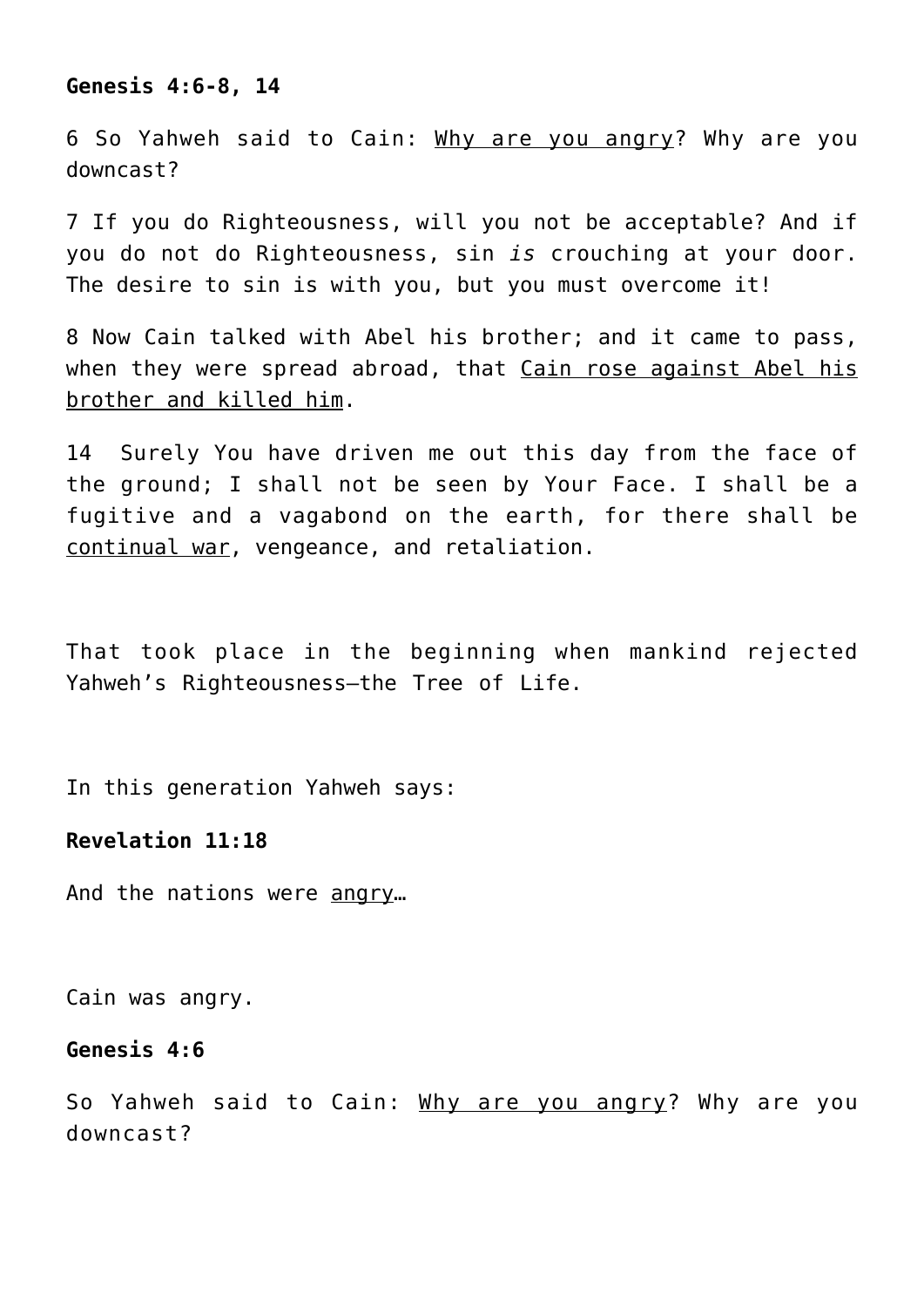Now here come the wars.

#### **Isayah 24:1-6**

1 Before Yahweh's *very* Eyes, the earth is made empty and it is made waste; the face of it is perverted and its inhabitants scattered abroad;

2 And it will be: as with the people, so with the priest; as with the servant, so with his owner; as with the maid, so with her mistress; as with the buyer, so with the seller; as with the lender, so with the borrower; as with him who takes usury, so with him who gives usury to him:

3 The land will be utterly emptied and utterly plundered, for it has come to pass that this Judgment has been pronounced.

4 The earth mourns and fades away, the world mourns and fades away, and the haughty people of the earth languish.

5 The earth also is defiled under the inhabitants of it, because they have transgressed the Laws, changed the Ordinance, and broken the Everlasting Covenant.

6 Because of this, the curse has devoured the earth, and they who dwell therein are desolate; therefore, the inhabitants of the earth are burned, and few men left.

Did you see the word **because** in **verses 5** and **6**?

4,199 religions are all going the way of Cain.

**Yahdah** (Jude, KJV) **1:11**

Woe unto them! for they have gone in the way of Cain, and ran greedily after the error of Balaam for reward, and perished in the gainsaying of Core.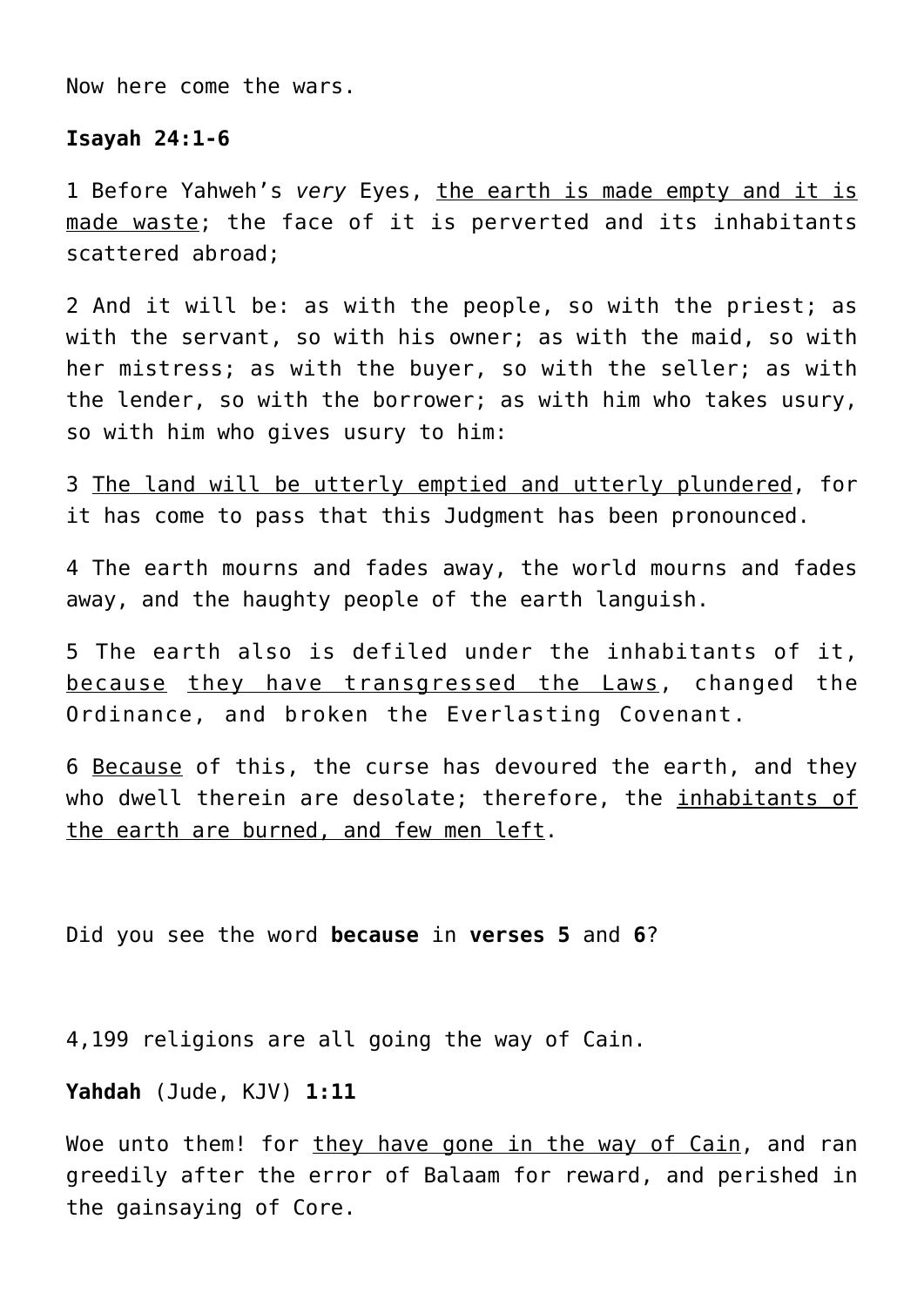Yahweh says about this generation, their sins have reached into the heavens.

# **Revelation 18:2-5**

2 And he cried mightily with a strong voice, saying: Babylon the great is fallen, is fallen, and is become the habitation of demons, and the hold of every foul spirit, and a place where its priests reject knowledge and they teach everyone to be unclean; to hate and get away from keeping the Laws.

3 For all nations have drunk of the wine of the wrath of her fornication, and the kings of the earth have committed fornication with her, and the merchants of the earth have grown rich through the abundance of her delicacies.

4 And I heard another voice from heaven, saying: Come out of her, My People, so that you do not partake in her sins, and so that you do not receive of her plagues,

5 For her sins have reached unto heaven, and Yahweh has remembered her iniquities!

**Verse 4:** Yahweh says come out of her.

Compare:

#### **I Corinthians 6:9-10**

9 Do you not know that the unrighteous will not inherit the Kingdom of Yahweh? Do not deceive yourselves. Neither fornicators, nor God worshipers (worshipers of elohim), nor adulterers, nor men who commit sexual perversions with boys, nor men who commit sexual perversions with other men,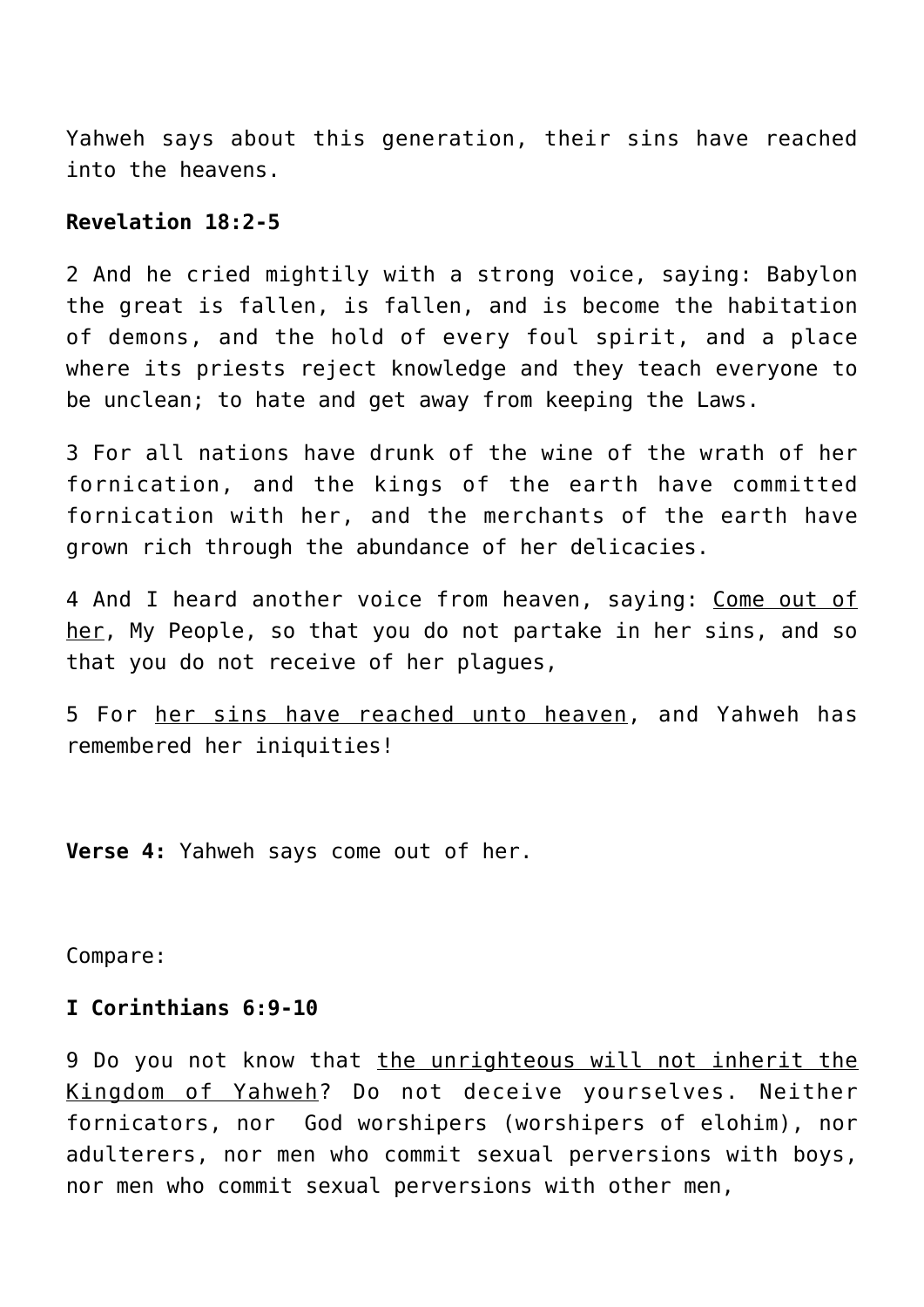10 Nor thieves, nor covetous, nor drunkards, nor revilers, nor extortioners, will inherit the Kingdom of Yahweh.

#### **II Corinthians 6:14-18**

14 Do not be unequally yoked together with unbelievers. For what fellowship has Righteousness with unrighteousness? And what fellowship does Light have with darkness?

15 And what harmony can there be between Messiah and Belial; *Worthlessness: Satan?* Or what share does a believer have with an infidel; *untrustworthy, not faithful, not true nor loyal?*

16 And what agreement does The House of Yahweh have with gods (elohim)? For we are the House of the living Father. As Yahweh has said: I will dwell in them and walk among them. I will be their Father, and they will be My people.

17 Therefore: Come out from among them and be separate, says Yahweh. Do not touch the unclean *thing,* and I will receive you.

18 I will be a Father to you, and you will be My sons and daughters, says Yahweh Almighty.

Remember the cause.

#### **Isayah 24:5-6**

5 The earth also is defiled under the inhabitants of it, because they have transgressed the Laws, changed the Ordinance, and broken the Everlasting Covenant.

6 Because of this, the curse has devoured the earth, and they who dwell therein are desolate; therefore, the inhabitants of the earth are burned, and few men left.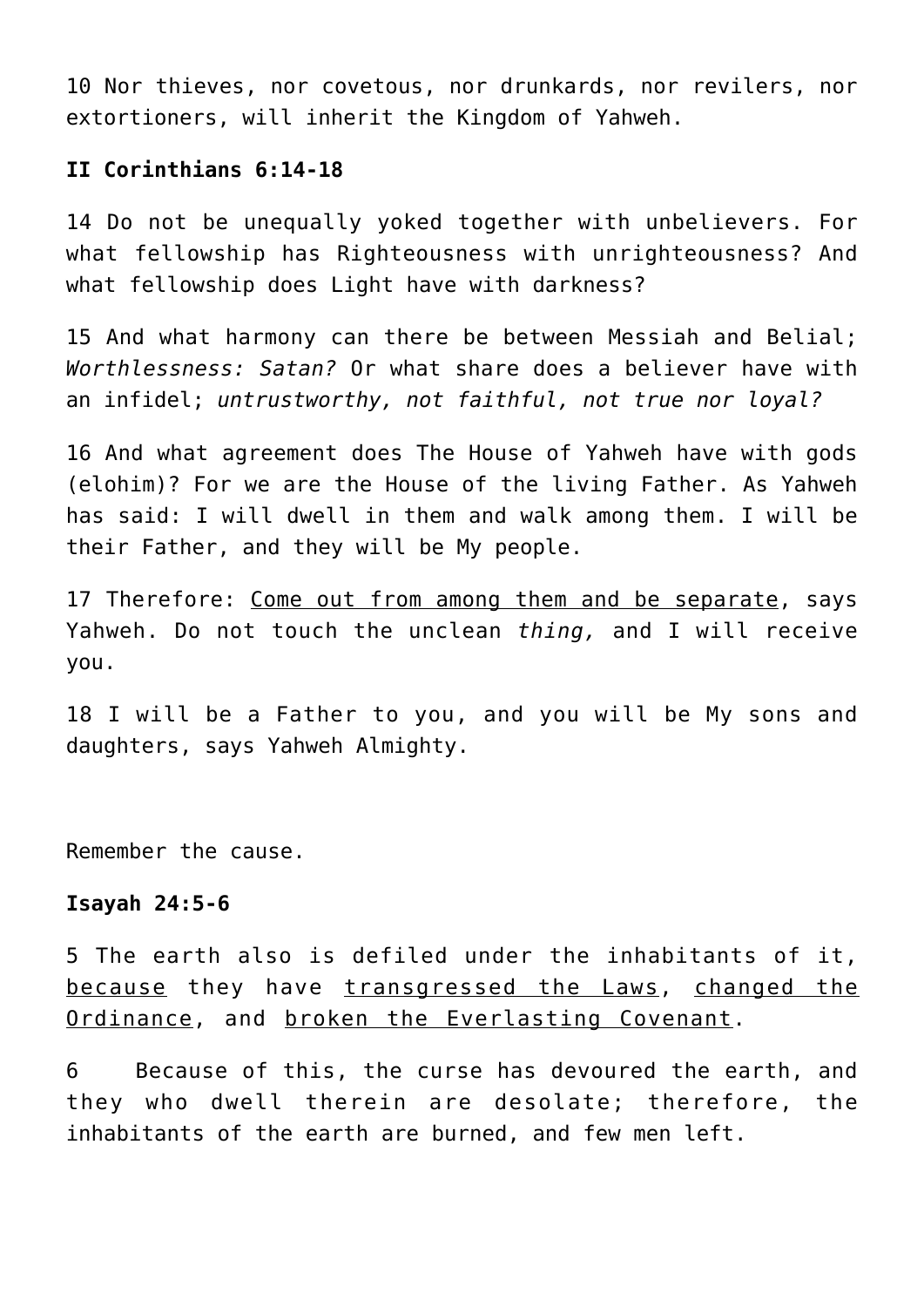Murder is all over the world in this generation. It's supported by all 4,199 religions and the 'Supreme Court', because all 4,199 religions are teaching and practicing breaking Yahweh's Laws, even the Ten Commandments.

Come out?

It means repent and convert to Yahweh's House and His Righteousness.

#### **Acts 3:19**

Repent therefore, and be converted, that your sins can be blotted out; that times of refreshing can come from the Presence of Yahweh.

Convert:

# **I Yahchanan 3:4, 7-8, 10**

4 Whoever commits sin, transgresses also the Laws; for sin is the transgression of the Laws.

7 Little children, let no man deceive you; he who practices Righteousness is Righteous, just as He is Righteous.

8 He who practices sin is of the devil, for the devil has sinned from the beginning. For this purpose the Son of Yahweh was manifested; that He might destroy the works of the devil.

10 In this the Children of Yahweh and the children of the devil are manifest. Whoever does not practice Righteousness is not of Yahweh, and he does not love his neighbor!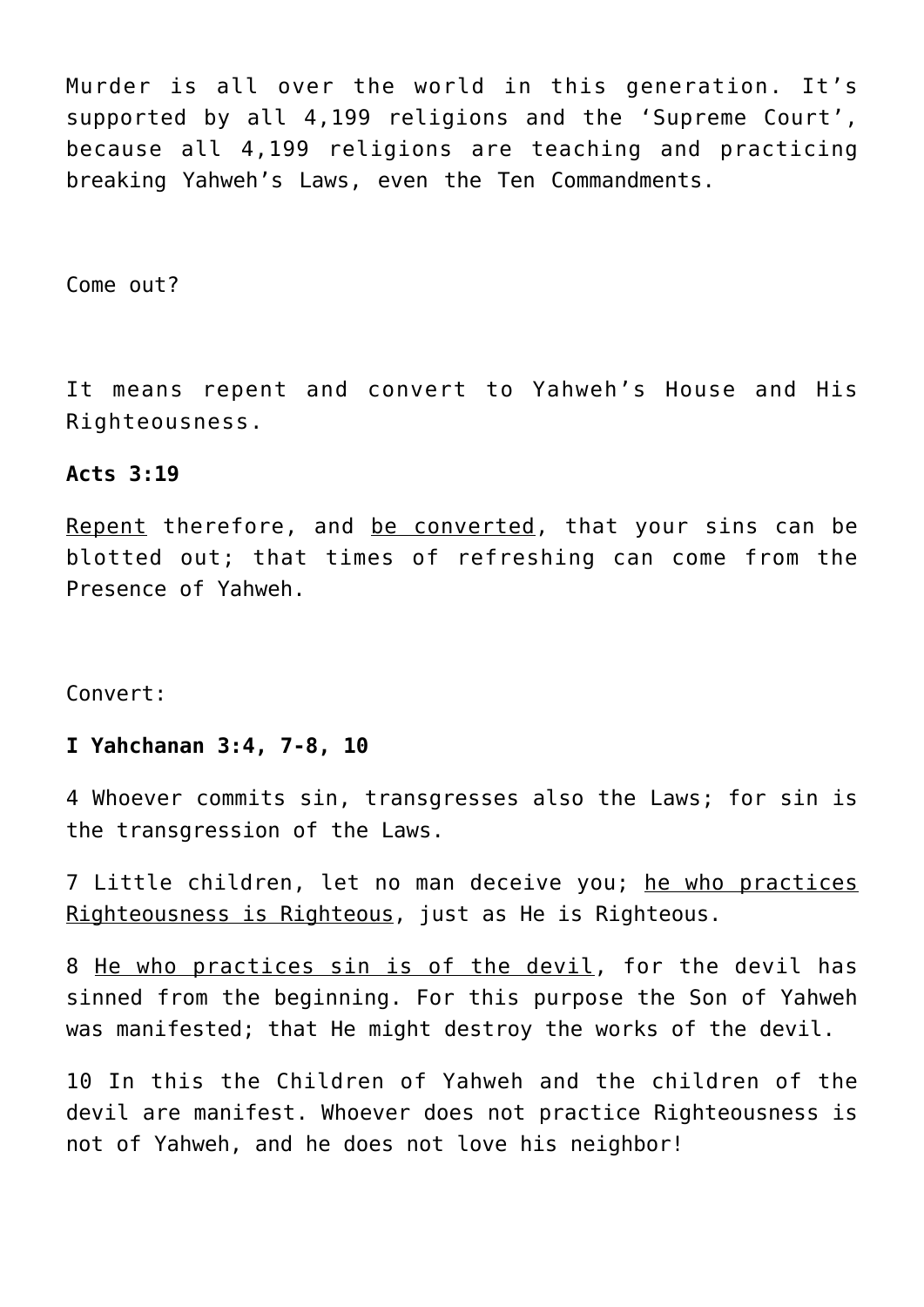Yahshua Messiah said:

# **Mattithyah 6:33**

But seek you first the Kingdom of Yahweh and His Righteousness, and all these things will be added to you.

Compare:

#### **Deuteronomy 12:5**

But you are to seek the Habitation of your Father; *The House of Yahweh—*the place which Yahweh your Father shall choose out of all your tribes to establish His Name—and there you must go.

# **Revelation 22:12-16**

12 And behold, I come quickly, and My Reward *is* with Me, to give every man according as his work will be.

13 I am the First and the Last, the Beginning and the End.

14 Blessed *are* those who keep His Laws, that they can have right to the Tree of Life, and can enter in through the gates into the City.

15 For outside *are* dogs, and sorcerers, and whoremongers, and murderers, and worshipers of Gods (elohim) and everyone *who professes* to love, yet practices breaking the Laws.

16 I, Yahshua, have sent My Messenger to testify to you these things in the congregations of The House of Yahweh. I am the Root and the Offspring of David, *and* the Bright and Morning Star.

**Verse 16:** House of Yahweh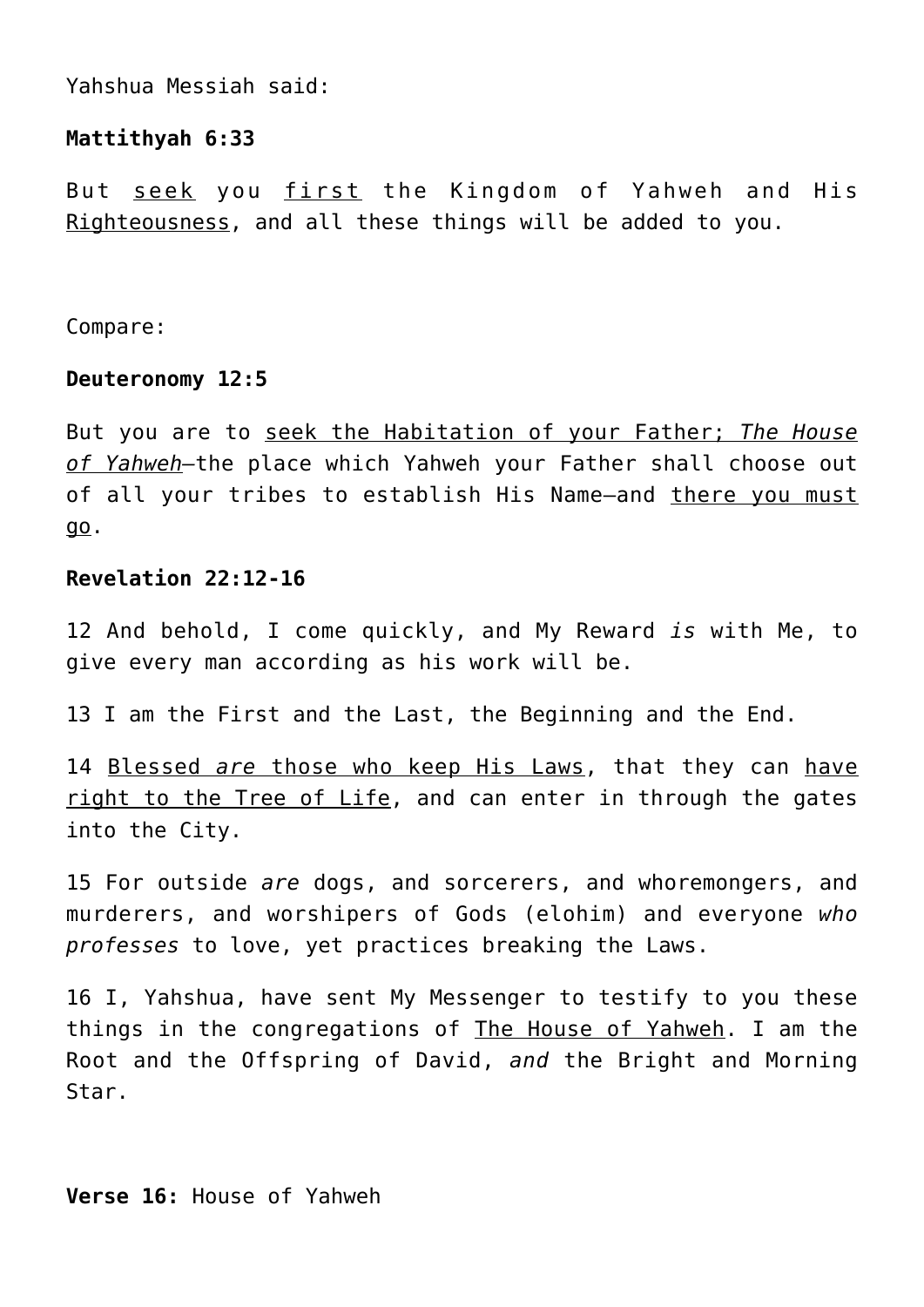In this article, we have shown from the Scriptures the burning, and that those who repent and turn to practicing Righteousness will be saved from the destruction—all in this generation called the Last Days.

Yes! In the Last Days.

# **Micahyah 4:1-3**

1 But in the Last Days it will come to pass *that* the mountain; *promotion,* of The House of Yahweh will be established in the chief of the nations. It will be raised above all congregations; and all peoples will *eventually* flow to it.

2 And many nations will come and say; Come, and let us go up to the mountain; *uplifting,* of Yahweh, and to the House of the Father of Yaaqob, and He will teach us of His Ways, and we will walk in His Paths. Because the Laws will depart from Zion, and the Word of Yahweh from Yerusalem.

3 And He will judge between many people, and rebuke strong nations afar off; and they will beat their swords into plowshares, and their spears into pruning hooks. Nation will not lift up sword against nation, nor will they learn war anymore.

The House of Yahweh is forever, but not the houses of the Gods.

# **Psalm 23:1, 6**

1 Yahweh is our Shepherd; we shall not want.

6 Surely Righteousness and mercy will follow us all the days of our lives; and we will dwell in The House of Yahweh forever!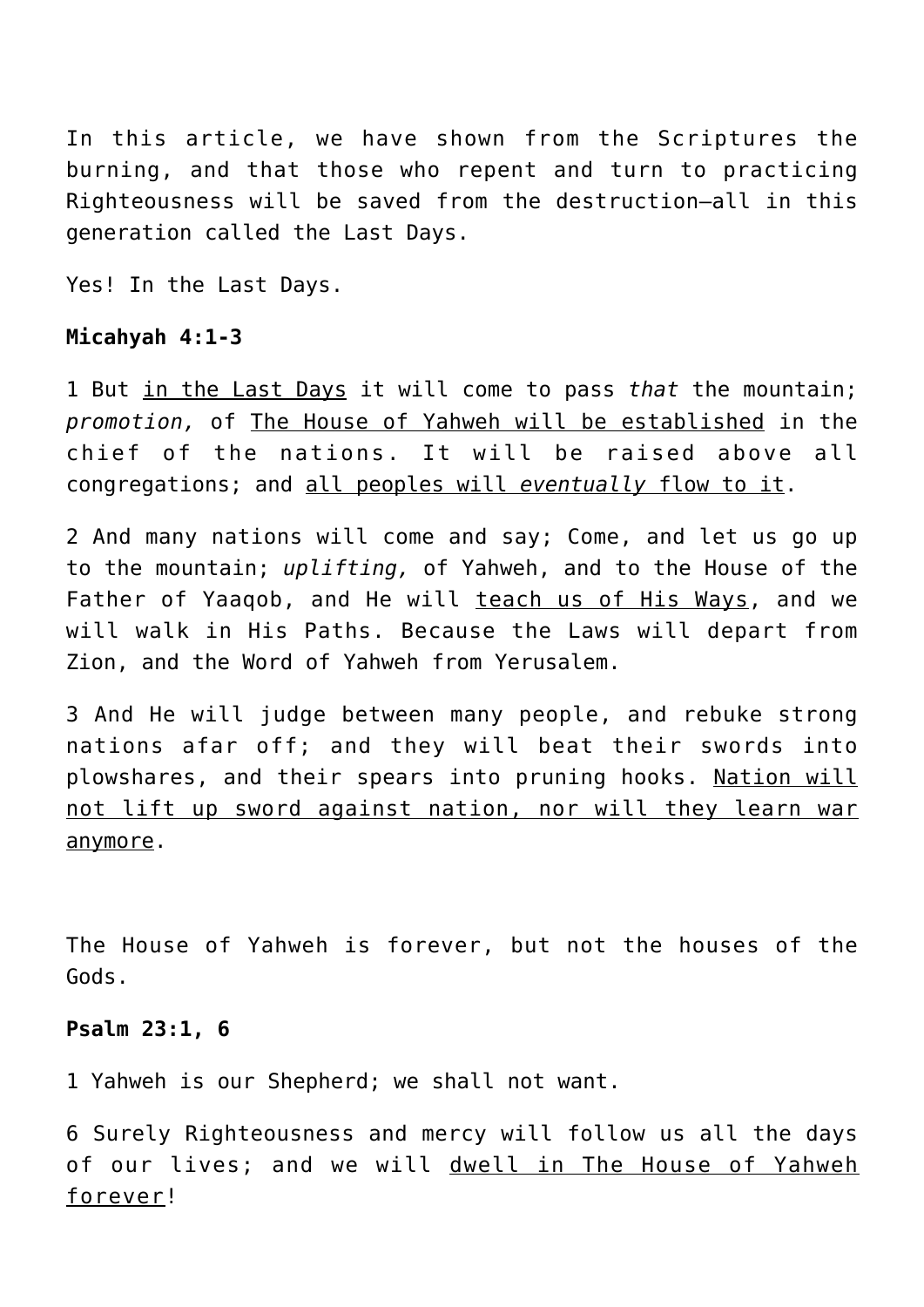The 4,199 Godworshipping religions are not preparing to "love thy neighbor". The nations' forces are led by their religions. Come out of her if you desire Righteousness and Peace. Learn to rejoice.

#### **Mattithyah 6:33**

But seek you first the Kingdom of Yahweh and His Righteousness, and all these things will be added to you.

#### **Deuteronomy 12:5, 7-8**

5 But you are to seek the Habitation of your Father; *The House of Yahweh—*the place which Yahweh your Father shall choose out of all your tribes to establish His Name-and there you must go.

7 There, in front of Yahweh your Father, you and your families shall eat, and you shall rejoice in all that you have put your hand to do, because Yahweh your Father has blessed you.

8 You must not at all do as we are doing here this day—every man doing whatever is right in his own eyes—

#### **Revelation 22:12-14**

12 And behold, I come quickly, and My Reward *is* with Me, to give every man according as his work will be.

13 I am the First and the Last, the Beginning and the End.

14 Blessed *are* those who keep His Laws, that they can have right to the Tree of Life, and can enter in through the gates into the City.

We are here to help.